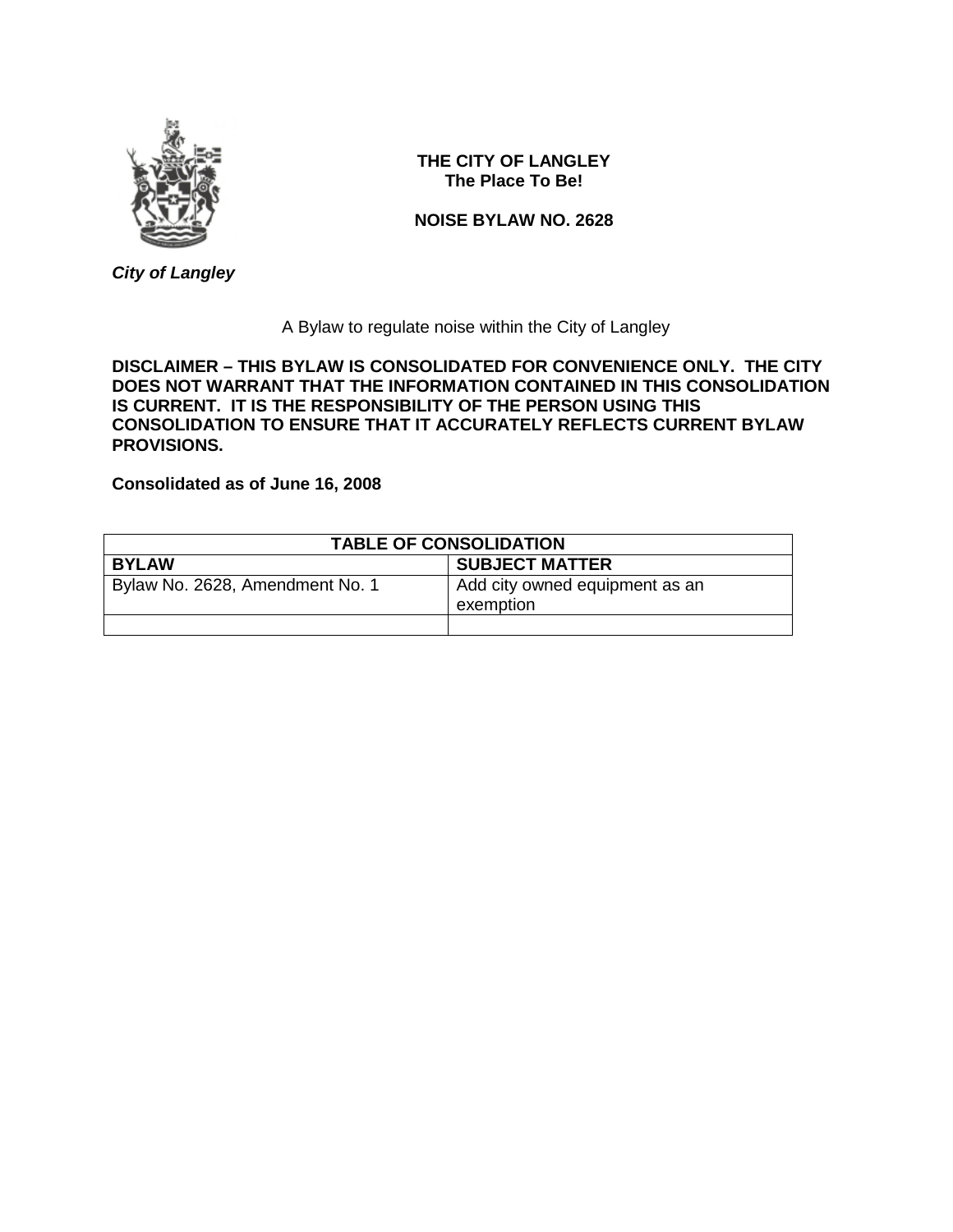**WHEREAS**, under the provisions of the *Community Charter*, S.B.C. 2003,c.26, the Council is empowered to enact a bylaw to regulate or prohibit the making or causing of noise that is liable to disturb the quiet, peace, rest, enjoyment, comfort or convenience of individuals or the public, and may make different regulations or prohibitions for different areas of the municipality;

**NOW THEREFORE**, the Council of the City of Langley, in open meeting assembled, **ENACTS** as follows:

1. The Noise Control Bylaw 1975, No. 493 and all amending bylaws are hereby repealed.

## 2. APPLICATION

- 2.1 This Bylaw applies to all of the City of Langley except for:
	- (a) Any person doing work on behalf of the City including the Fire and Rescue Services, Police Services, and Ambulance Services engaged in performing their duties.
	- (b) Any vehicle, machinery or equipment owned, leased or operated by the City, the RCMP department or any other public body or owned, leased or operated by a contractor engaged by the City, the RCMP detachment or any other public body while carrying out a public service or carrying out work in or on a highway, bridge, park, the City's public works yard, or other public infrastructure.
	- (c) Any person engaging in construction activity between the hours of 7:00 a.m. to 7:00 p.m. Monday to Friday and 7:00 a.m. to 5:00 p.m. on Saturday.
	- (d) Any person participating in filming or special events activities under permit and within the hours defined in the permit.
- 2.2 In addition to Section 2.1 (b), no construction noise is permitted at any time on Sunday or on Statutory Holidays.
- 2.3 Where it is impossible or impracticable to comply with subsections 2.1(c) and (d), the Director of Engineering may by written permit vary the hours the activity may be carried on. The permit may contain such terms and conditions as the Director of Engineering deems necessary.

### 3. DEFINITIONS

- 3.1 **"City"** means the City of Langley
- 3.2 **"Power Garden Tool"** means a piece of gardening equipment powered by electricity or fuel including but not limited to pressure washer, power lawn mower, leaf blower, edge trimmer, hedge trimmer, weed wacker and chainsaw.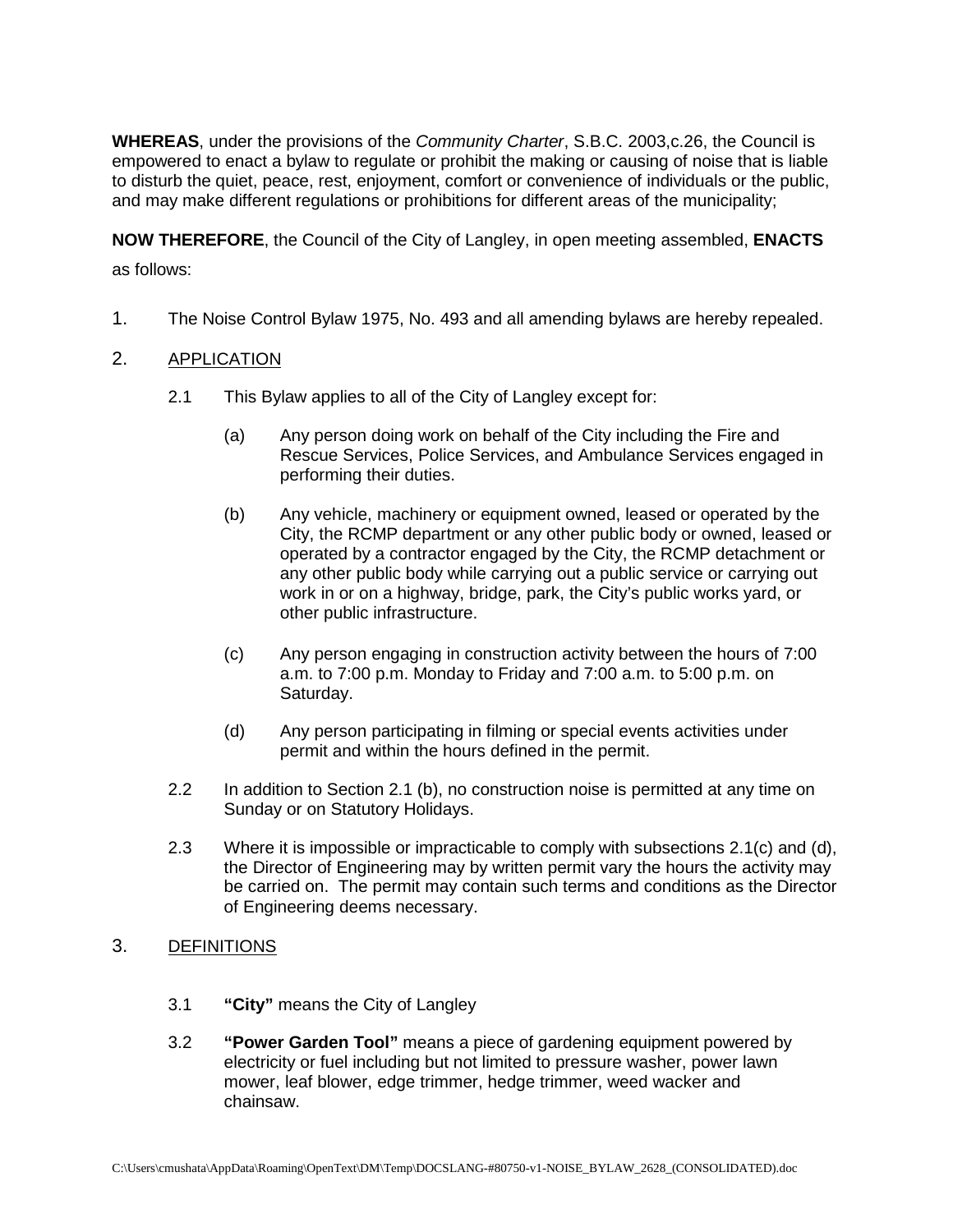- 3.3 "**Motor Vehicle**" means a motor vehicle as defined in the *Motor Vehicle Act*, R.S.B.C. 1996, c.318 and its amendments.
- 3.4 "**Officer**" includes a Peace Officer as defined in the *Interpretation Act*, R.S.B.C. 1996, c. 238 as amended and any person who is appointed by Council to enforce and administer this Bylaw including a Building Inspector, or Bylaw Enforcement Officer.
- 3.5 "**Residential and Quiet Area**" means any part of the City of Langley designated in the City of Langley's Zoning Bylaw, 1996 No. 2100, as e.g. RS1, RS2, RM-1, RM-2, RM-3.
- 3.6 **"Director of Engineering"** means the person appointed as the Director of Engineering for the City or a person designated to act in place of the Director of Engineering.

### 4. PROHIBITIONS

- 4.1 No person shall make or cause to be made either in or on a private or public place in the City any noise which disturbs or is liable to disturb the quiet, peace, rest, enjoyment, comfort, or convenience of any individuals or the public.
- 4.2 No owner or occupier of real property in the City shall permit such real property to be used so that noise or sound emanates therefrom which disturbs or is liable to disturb the quiet, peace, rest, enjoyment, comfort, or convenience of any individuals or the public.
- 4.3 Without limiting Sections 4.1 and 4.2 no person shall play or operate any radio, stereophonic equipment or other instrument or any apparatus for the production or amplification of sound either in or on a private or public place or in or from any vehicle, whether the vehicle is moving or stopped, in any manner which disturbs or is liable to disturb the quiet, peace, rest, enjoyment, comfort, or convenience of any individuals or the public.
- 4.4 Without limiting Sections 4.1 and 4.2 no operator of a motor vehicle either in or on a private or public place shall make, cause to be made, or permit to be made any noise from the motor vehicle which disturbs or is liable to disturb the quiet, rest, enjoyment, comfort or convenience of individuals or the public which includes but it not limited to noises such as:
	- (a) the squealing of tires made by a vehicle accelerating, braking, or changing direction; or
	- (b) a loud, roaring or explosive noise made by a motor vehicle's engine or exhaust system; or
	- (c) the noise generated by any radio, stereo phonic equipment or other amplification of sound in or on the motor vehicle such that the sound can be heard by a person outside the motor vehicle.